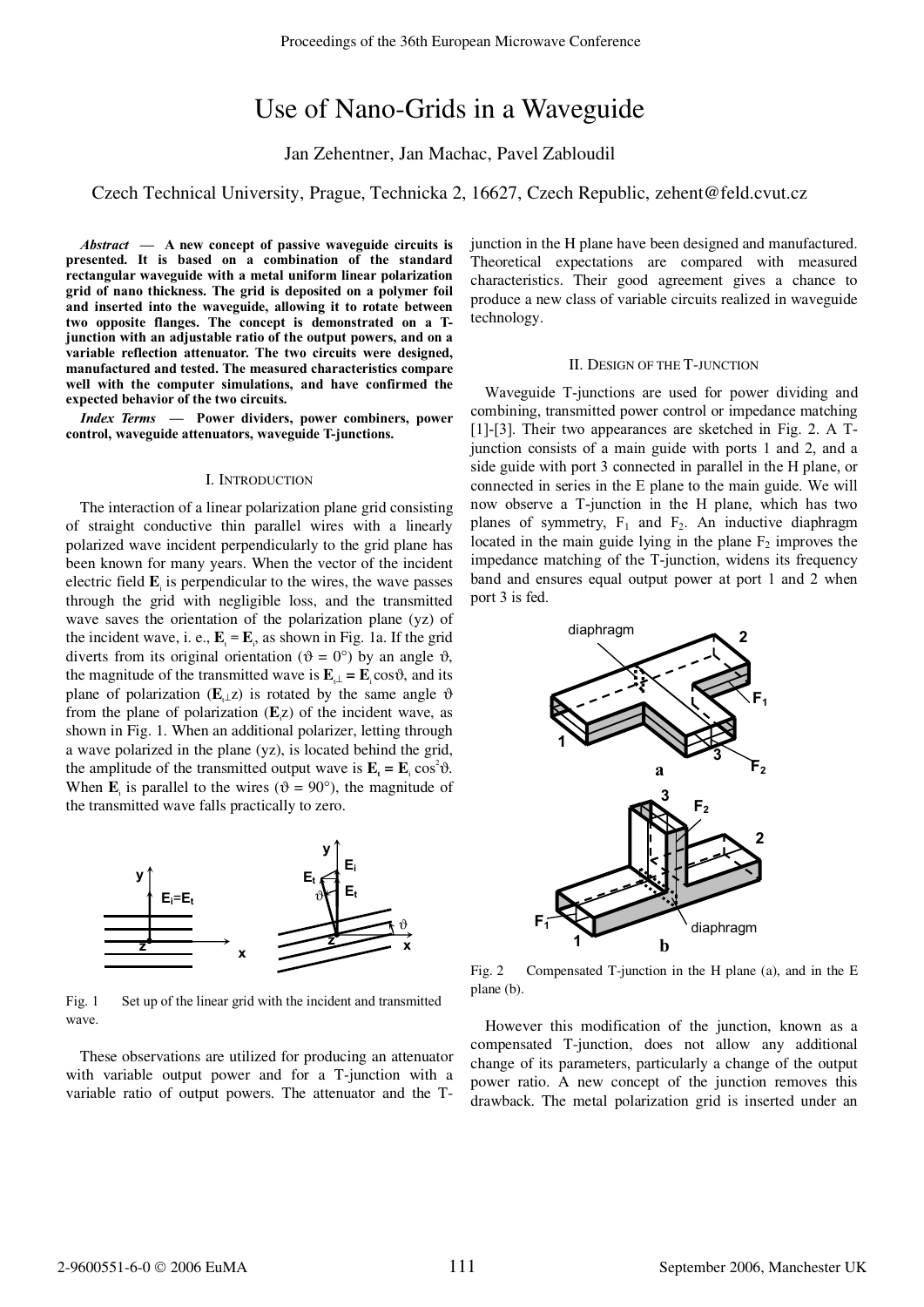angle of 45° in the main guide. The grid rotates round its axis perpendicular to the grid-plane, as shown in Fig. 3. Assuming a lossless junction, the power incident on the grid passes, if the conductors of the grid are perpendicular to the **E** field direction of the dominant mode in the rectangular waveguide. The power is reflected when the grid conductors are parallel with **E**. For other orientations of the grid conductors, i. e., apart from the two cases mentioned here, part of the power passes through the grid while the rest of the power is reflected under the incident angle, i. e., 45°.



Fig. 3 Arrangement of the rotating grid in the T-junction.

The polarization grid must rotate freely in the cavity between two opposite flanges inclined by 45° to the main and side guide axes. The junction was therefore supplemented by a high frequency grooved choke.

We checked the function of the new T-junction at the CST Microwave studio (MWS) electromagnetic simulator, observing its scattering matrix elements in the frequency band from 8 to 12 GHz. Then the same was observed simultaneously with optimization of the inductive diaphragm size. It turned out that the depth of the diaphragm insertion and its thickness are not critical. The metal polarization grid was made by photo etching a gold layer 60 nm in thickness deposited on a polyethyleneterephthalate foil 50 μm in thickness. The width of the metal strips and also of the slots between them was 100 μm. MWS confirmed the anticipated operation of the junction. In the model of the junction in this case the grid wires were conductively connected to the waveguide walls. When the grooved choke was added to the junction model, the grid wires remained open-circuited at the waveguide circumference allowing rotation of the grid. A Tjunction was designed and manufactured [4]. Using the network analyzer, its scattering matrix elements were measured.

### III. DESIGN OF THE ATTENUATOR

Attenuators control the output power level necessary for signal processing. They are of fixed or variable type. Variation of the attenuation can be effected by mechanical movement of its most important functional part, or can be controlled electronically. Mechanically controlled attenuators are of either absorbing or reflection type [5]. A typical reflection attenuator has a coaxial input and output section with a cylindrical waveguide in between, with an evanescent

wave and adjustable length [2]. Variation of the attenuator length excludes its use in the fixed transmission line set-up. This drawback eliminates a new concept of a reflection attenuator with a rotating metal polarization grid, as follows.

Let the dominant mode propagate in the rectangular waveguide. The mode has a linear polarization in the plane perpendicular to its wider walls. The metal polarization grid is inserted in the cross-section of the waveguide between the two flanges, as schematically shown in Fig. 4. The incident power reflects and transmits according to the turn aside of the grid, as was explained in the introduction. Consequently, the reflection coefficient changes considerably with the turn of the grid, but the output power varies in the ideal case from its maximum to zero. A high frequency choke was added in the junction of the two opposite flanges, between which the grid was located in order to prevent leakage of power and minimize the influence of this discontinuity on the attenuator characteristics. CST MWS checked the operation of the variable attenuator for the two extreme positions of the grid. The output power is proportional to  $\cos^2 \theta$ . The metal grid was made, as in the case of the T-junction, with the same strip/slot size on the polyethyleneterephthalate foil sputtered by gold. Again the attenuator was manufactured and its scattering matrix elements were measured by the network analyzer [6]- [7].



Fig. 4 Placement of the turning nano-grid in the WR90 waveguide.

#### IV. MEASUREMENTS, RESULTS, DISCUSSION

In measurements of the reflection and transmission coefficients we used a matched load with VSWR<1.08 from 8.5 to 12.5 GHz. Two coaxial/waveguide adaptors connected back-to-back in series had reflection losses less than -30 dB and insertion losses less than -0.2 dB in the 8.2-12.5 GHz band. Further details for specific situations are provided below.

#### *A. T-junction*

Division of the output powers is frequency dependent in the 8-12 GHz band, as the calculated patterns in Figs. 5 and 6 indicate. The depth of the inductive diaphragm insertion was chosen 6 mm. It turned out that uniform allocation of the grid strips/slots provided practically the same results as the nonuniform grid performance. Consequently the uniform grid was fabricated and used. Acceptable agreement between the measured and simulated frequency-dependent scattering coefficients was recorded. The change in the power ratio  $P_{\alpha}/P_{\beta}$ with the angle of the grid at 10 GHz is shown in Fig. 7. The